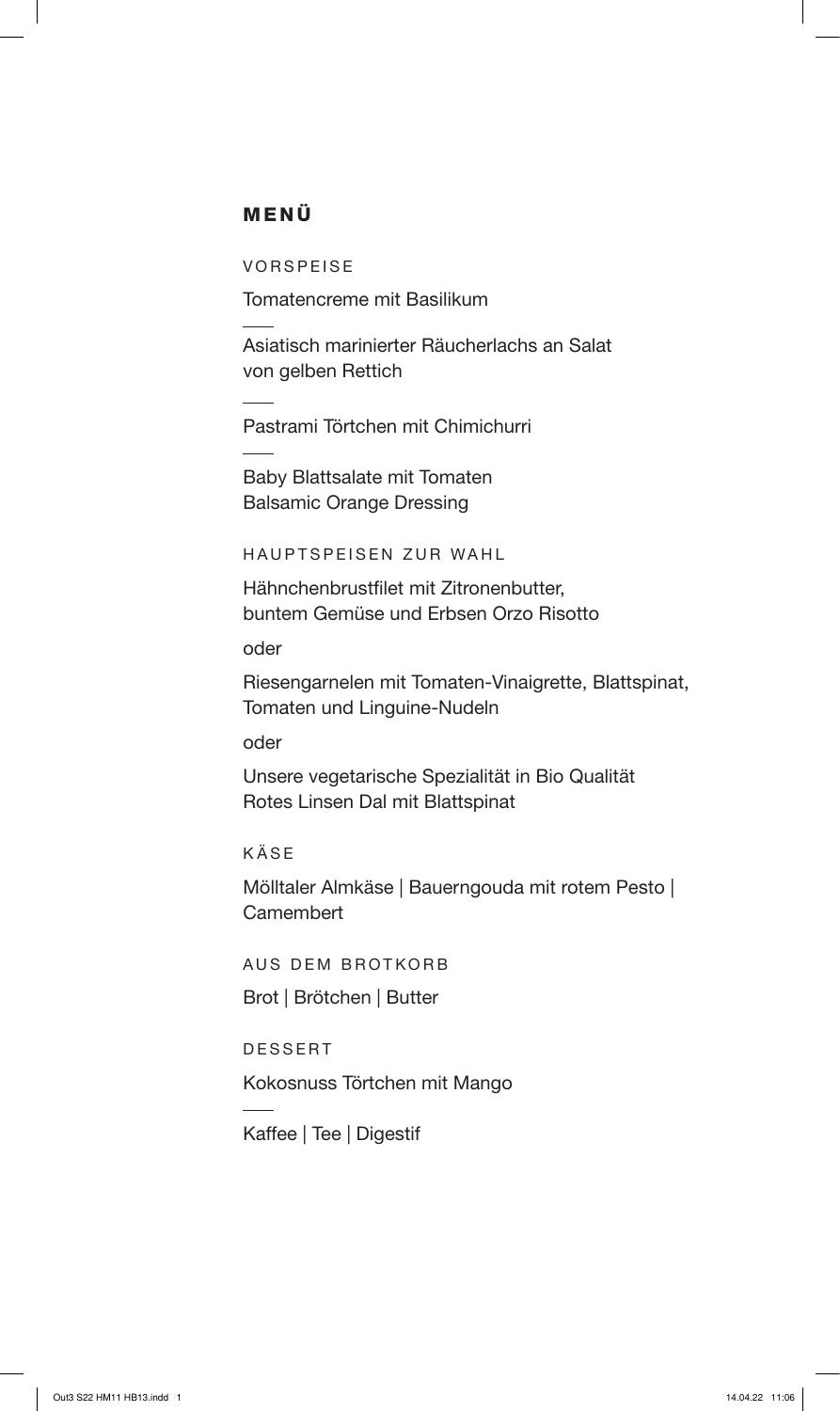## FRÜHSTÜCK

Tiroler Schinken, Truthahn Salami, Cantadou Cremekäse

Rührei mit Rösti Streifen und Tomate

Frischer Obstsalat

Kirsch Muffin

Brot | Brötchen | Butter

Butter | Konfitüre | Honig | Nutella

Kaffee | Tee

Frisch gepresster Orangensaft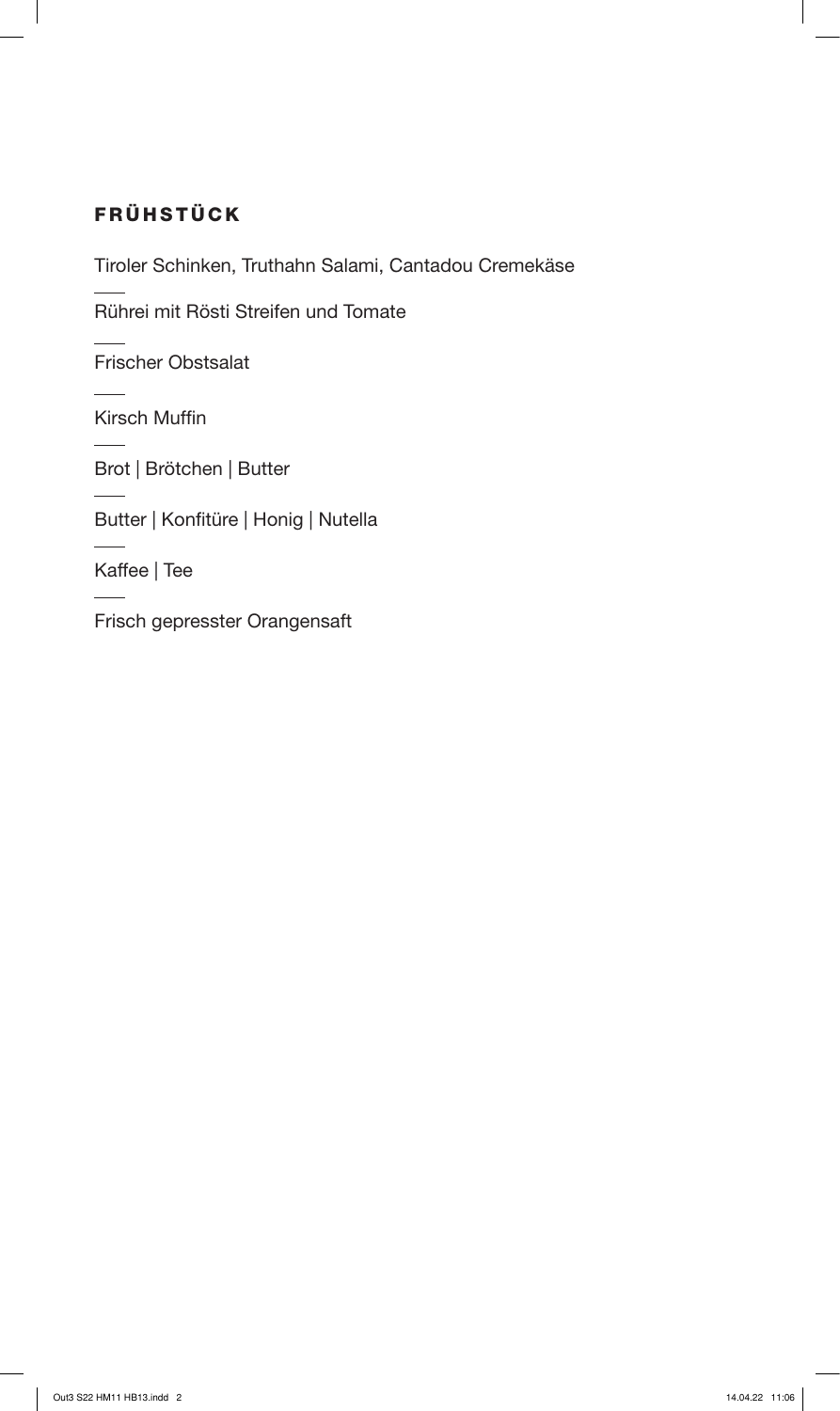## MENU

STARTER

Tomato cream with basil

Asian style marinated smoked salmon with yellow radish salad

Pastrami tartlet with chimichurri

Baby greens salad with tomatoes Balsamic orange dressing

MAIN COURSE

Chicken breast fillet with lemon butter, colorful vegetables and pea orzo risotto

or

King prawns with tomato vinaigrette, spinach leaves, tomatoes and linguine pasta

or

Our vegetarian speciality in organic quality Red lentil dal with spinach leaves

CHEESE

Mölltaler alpine cheese | farmer's gouda with red pesto | camembert

FROM THE BREAD BASKET

Assortment of breads | Butter

DESSERT

Coconut tartlet with mango

Coffee | Tea | Digestive

Out3 S22 HM11 HB13